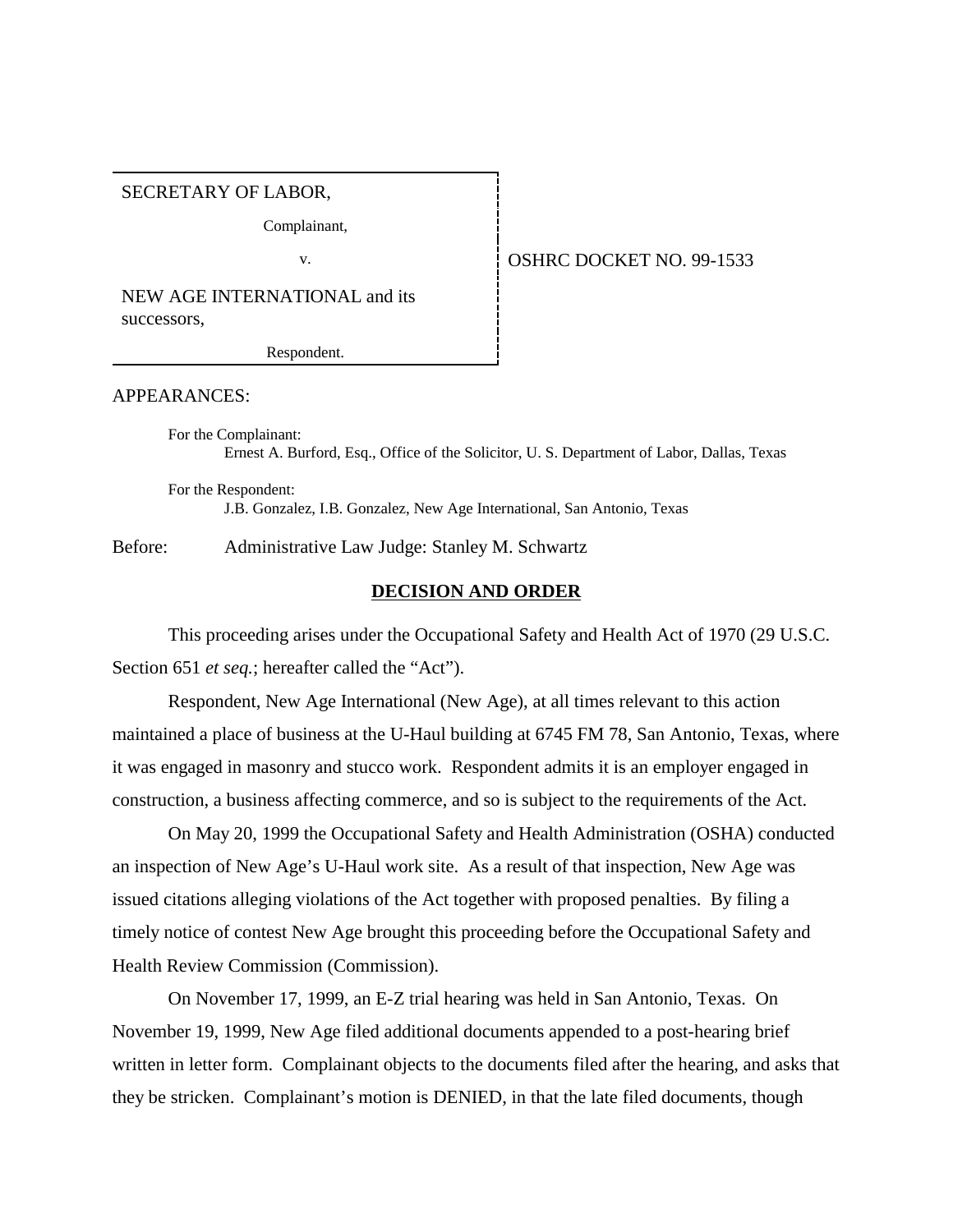noted in this judge's opinion, did not affect the outcome of this matter. This matter is now ready for disposition.

## **The Inspection**

Antonio Sanchez, the OSHA Compliance Officer (CO), testified that as he drove along FM 78, he noted two workers on a rolling scaffold which was not fully planked, and had no end rails (Tr. 19). Sanchez referred his observations to his area office, and his supervisor instructed him to inspect the site (Tr. 20). Sanchez had no idea who the subcontractors on the site were until he conducted an opening conference with the general contractor  $(Tr. 20)^1$ 

Sanchez held an opening conference with the general contractor's superintendent, Brad Colson, then conducted a walk around, at which time he took photographs showing two men, Frank Huerta, a mason, and his helper, Guillermo Saeid, working on the cited scaffold, replacing brick (Tr. 27-28, 84, 101, 106-07; Exh. CX-12).

# **Employer/Employee Relationship**

As a threshold matter, New Age argues that it had no employees on the U-Haul site.

## *Facts*

I.B. Gonzalez testified that New Age has only three employees, himself and his two sons (Tr. 144). Gonzalez testified that no New Age employees worked on the U-Haul site (Tr. 145). Both J.B. and I.B. Gonzalez, stated that New Age had a lump sum subcontract agreement with Genaro Espinoza for the work on the U-Haul site (Tr. 103, 114, 143, 164). Following the hearing, New Age submitted a copy of a bid confirmation dated May 12, 1999, which states that for the sum of \$250.00 Genaro Espinoza will replace three bricks on the front of the U-Haul building at 6745 FM 78.

I.B. Gonzalez testified that New Age has subcontracted Mr. Espinoza for two jobs, one in 1998 and the U-Haul job (Tr. 143). Espinoza decides who to hire, and how much to pay for the bid work (Tr. 169). The Gonzalez' did not directly instruct the employees under Espinoza's direction. J.B. Gonzalez felt that his interference would create conflict and confusion, and so he

 $<sup>1</sup>$  A prior citation against New Age became a final Order of the Commission exactly one month prior to the</sup> OSHA inspection in this matter (Tr. 6). Based on this coincidence, New Age believed that it was singled out for selective enforcement of the Act. I find the CO's testimony in this matter credible, however, and believe that the self referral in this matter was, in fact, a coincidence.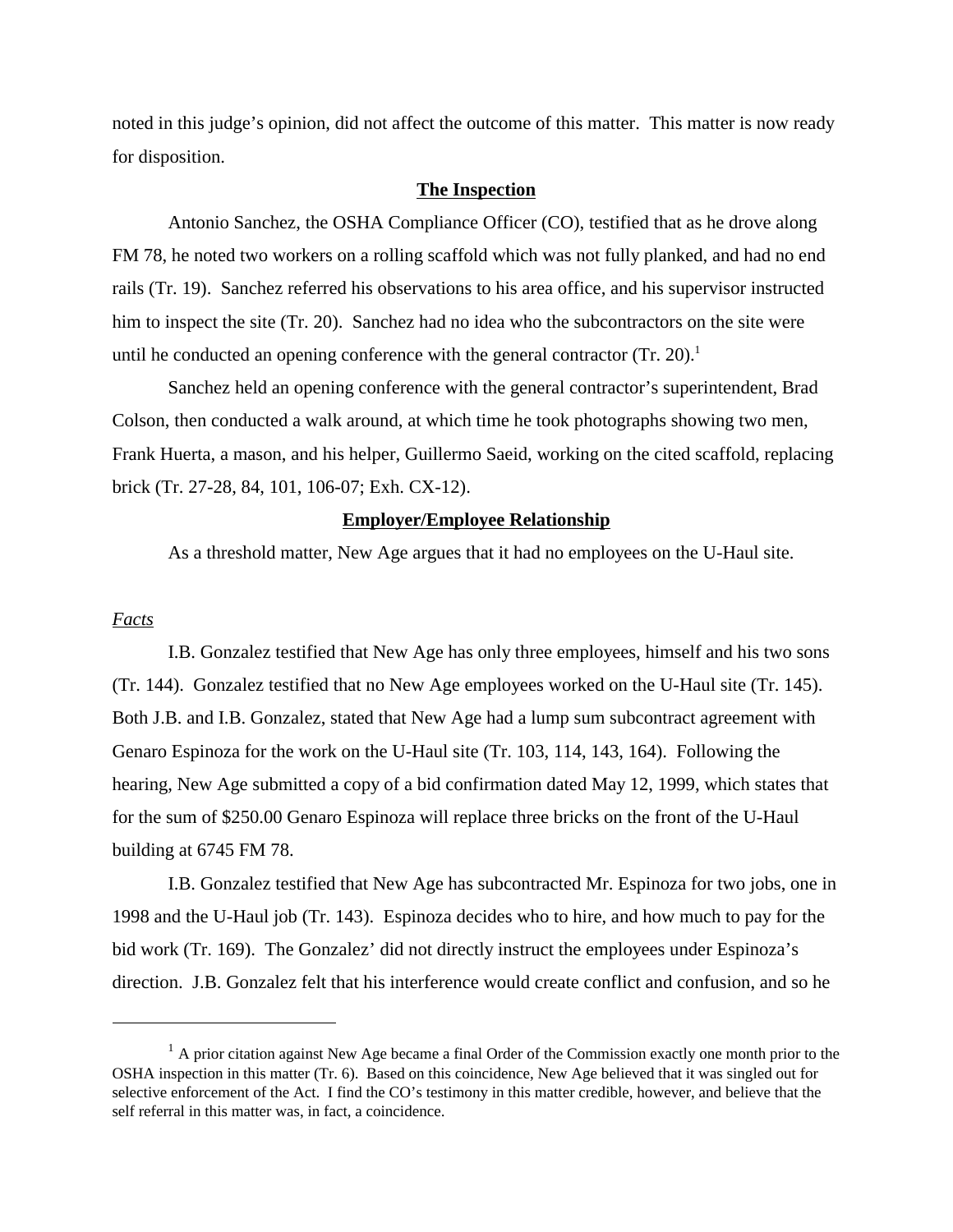always gave his instructions to the foreman, Espinoza (Tr. 170). Gonzalez admitted that he did have the right to direct the employees, but would not do so for inconsequential matters (Tr. 170).

Frank Huerta testified that at the time of the inspection he believed he was working for Mr. Gonzalez, Sr., of New Age (Tr. 101), though his immediate supervisor was Genaro Espinoza (Tr. 102). Huerta testified that Espinoza directed the day to day activity, and gave him his paychecks, but it was his understanding that the work was performed for the benefit of New Age (Tr. 102, 104). Guillermo Saeid similarly testified that he believed he was working for Mr. Gonzalez, though Genaro Espinoza directed the daily activities, and his paychecks were issued in Espinoza's name (Tr. 107).

Saeid testified that Espinoza, who is his father-in-law, did not have his own business (Tr. 108). Espinoza was not listed as a subcontractor with the general contractor (Tr. 171).

New Age supplied scaffolding and materials, and had a job trailer on the U-Haul site (Tr. 145, 172). I.B. Gonzalez testified that Espinoza had keys to the job trailer, and was responsible for erecting the scaffolding (Tr. 115, 145, 152). Gonzalez testified that he told Espinoza, the day before the OSHA inspection, to set up scaffolding from another location on the site to perform the bid work (Tr. 160). Gonzales testified that he specifically told Espinoza to be sure to use guard rails (Tr. 159-61). Gonzalez stated that the cited rolling scaffold was set up by one of the other trades, however, prior to Espinoza starting work on May 20, using New Age's materials (Tr. 104, 120, 153, 159, 162). Nonetheless, Gonzalez testified, Espinoza was New Age's eyes and ears on the job site, and it was up to him to ensure that the employees under his supervision worked safely (Tr. 163, 180).

I.B. Gonzalez testified that he held weekly safety meetings for Espinoza and the employees working under Espinoza's supervision (Tr. 165-66). J.B. Gonzales testified that New Age's tailgate meetings are separate from the safety meetings sponsored by the general contractor, and are held whether or not the general contractor holds a meeting (Tr. 167, 180).

 J.B. Gonzales testified that Espinoza and the employees working under him are covered by New Age's workers' compensation insurance unless a waiver is signed; I.B. and J.B. Gonzalez testified, variously, that they did and/or didn't know whether or what kind of insurance Espinoza had or whether he signed a waiver (Tr. 168-69).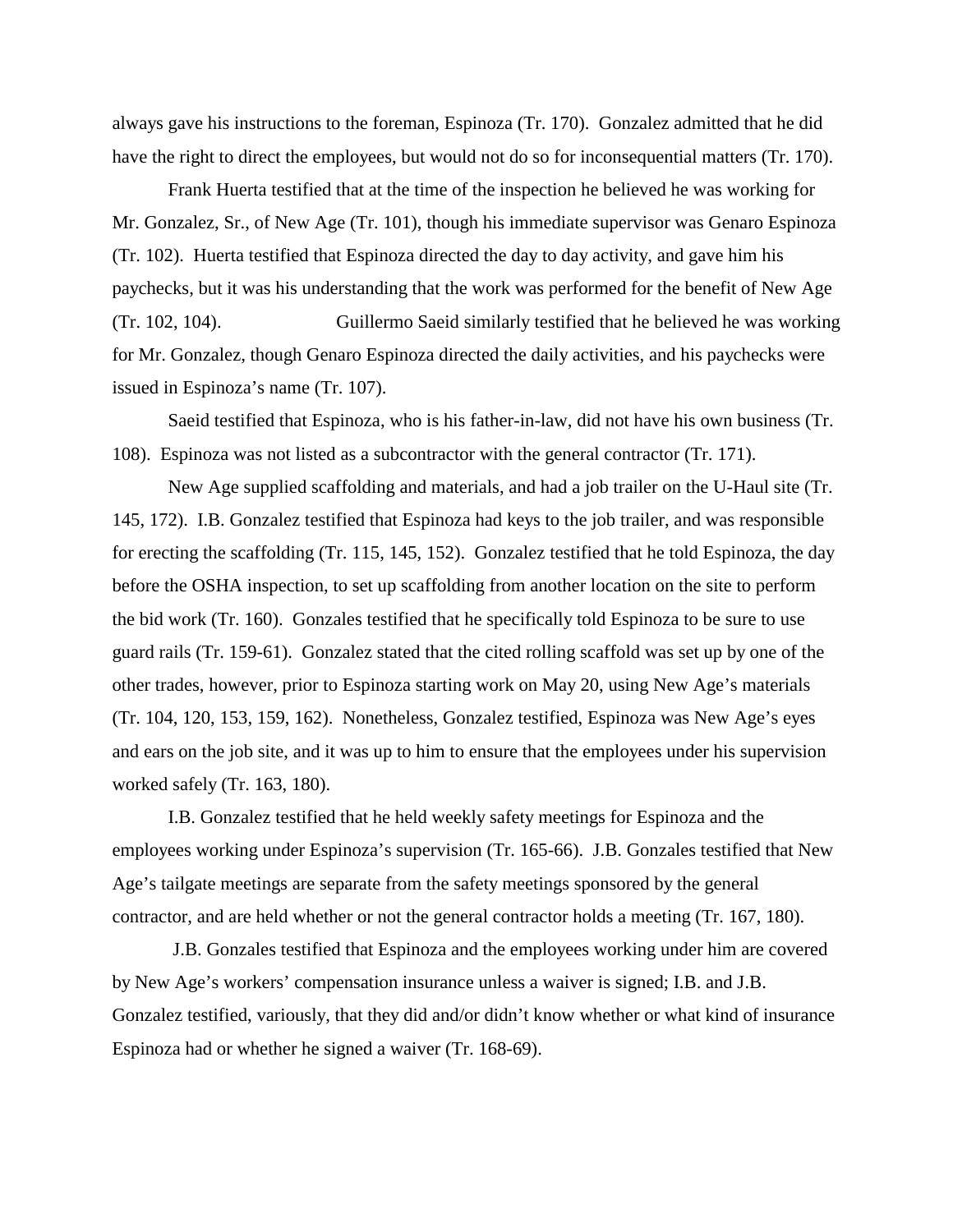## *Discussion*

In *Secretary of Labor v. Vergona Crane Co., Inc.* 15 BNA OSHC 1782, CCH OSHD ¶29,775 (No. 88-1745, 1992), the Commission adopted the position that the term "employee" should be interpreted under common law principals. The Commission stated that:

In determining whether a hired party is an employee under the general common law of agency, we consider the hiring party's right to control the manner and means by which the product is accomplished. Among the other factors relevant to this inquiry are the skill required; the source of the instrumentalities and tools; the location of the work; the duration of the relationship between the parties; whether the hiring party has the right to assign additional projects to the hired party; the extent of the hired party's discretion over when and how long to work; the method of payment; the hired party's role in hiring and paying assistants; whether the work is part of the regular business of the hiring party; whether the hiring party is in business; the provision of employee benefits; and the tax treatment of the hired party.

Here, the exposed employees were ostensibly hired, paid, and directed in their daily activities by Genaro Espinoza. However, both the workers and the Gonzales' knew that the work came from New Age, and that New Age had the right to control the manner and means by which the work was done. New Age is in the masonry business; Genaro Espinoza does not run a business. New Age was listed as a subcontractor with the general, had a job trailer on the site, and was ultimately responsible for the performance of the work. New Age owned the scaffolding the exposed employees used in their work, and regularly uses scaffolding in the performance of its masonry work. New Age conducted safety meetings at the U-Haul site for all the employees working on their project, and provided their foreman, Genaro Espinoza, with specific safety instructions regarding the job to be performed at the site.

Taking into account the totality of the evidence, I find that New Age was the employer of the exposed employees, and so was correctly cited in this matter.

## **Alleged Violation of §1926.451(b)(1)**

Serious citation 1, item 1 alleges:

29 CFR 1926.451(b)(1): Each platform on all working levels of scaffolds was not fully planked or decked between the front uprights and the guardrail supports:

(a) The employer did not ensure that the lst level of the scaffold was fully planked.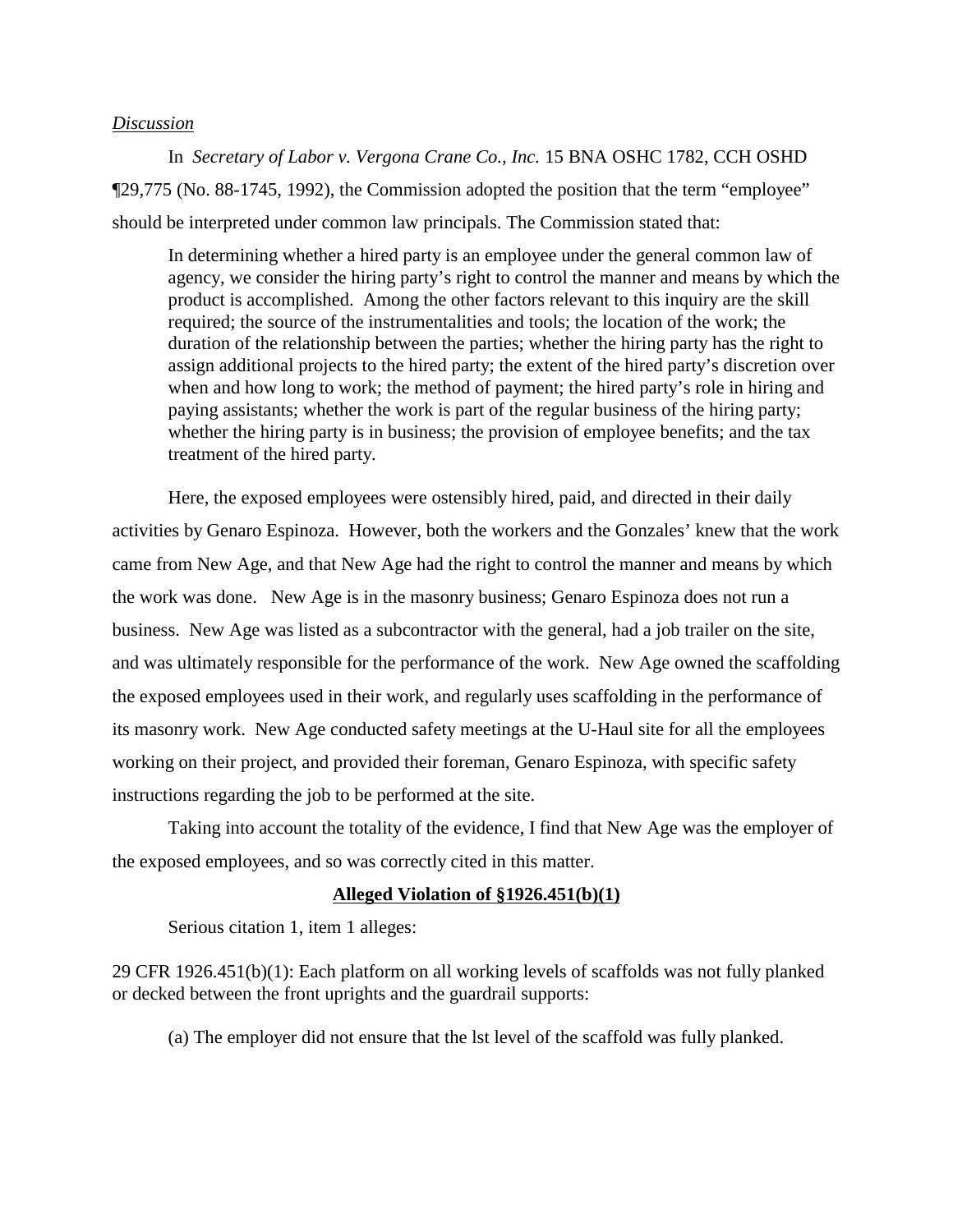## *Facts*

Sanchez testified that during his inspection, he observed a mason, Huerta, working from a single plank on a 10 foot high outrigger, *i.e.* a plank or planks which rest on brackets extending out from the scaffold (Tr. 42; Exh. CX-12). A second man, Saeid, a helper, handed materials up to Huerta while he, Saeid, balanced on two planks placed on the first level scaffold platform, approximately six feet four inches above the ground. The remainder of the first level was unplanked (Tr. 23, 25-26, 60; Exh. CX-12).

New Age's foreman, Genaro Espinoza, told CO Sanchez that he knew that work had been in progress on the rolling scaffold for approximately 30 minutes, though he was erecting another scaffold on the site at the time, and was not supervising the brick replacement (Ex. CX-9). *The Violation*

The existence of the cited conditions was not seriously contested. New Age objects to the classification of the item as serious, arguing that a fall from a two level scaffold would not result in serious injury. In a letter submitted after the close of the hearing<sup>2</sup>, Gonzalez stated that he regularly jumped from a two level scaffold platform to demonstrate how it could be done safely.

CO Sanchez testified that should Saeid lose his balance, he would fall to the hard surface below, resulting in scrapes, fractures and/or a concussion (Tr. 26, 29). Sanchez testified that the probability of an accident occurring was greater because there was no alternative fall protection in place (Tr. 31-32).

A falling employee does not have the option to make it to the ground safely, as does one who deliberately jumps. According to §17k of the Act, a violation is considered "serious" if the violative condition or practice gives rise to a "substantial probability" of death or serious physical harm. This judge finds that the testimony of the CO, based on his training and familiarity with construction hazards is more persuasive than the anecdotal evidence of Mr. Gonzales, and so

<sup>2</sup> This judge is certain that Mr. Gonzalez, representing New Age *pro se*, did not mean to make any improper suggestions in his post-hearing correspondence. However, Mr. Gonzalez should be advised that as a party it is improper for him to engage in any *ex parte* communications with the judge deciding his case. *Ex parte* communications include letters and/or any other conversations concerning the merits of the case which are not also communicated to the other party. This judge has, therefore, forwarded a copy of Mr. Gonzalez's correspondence to Mr. Burford, Complainant's counsel.

Mr. Gonzalez should also be aware that it is improper to offer any type of gift or gratuity, in money or in kind, to a judge hearing his case.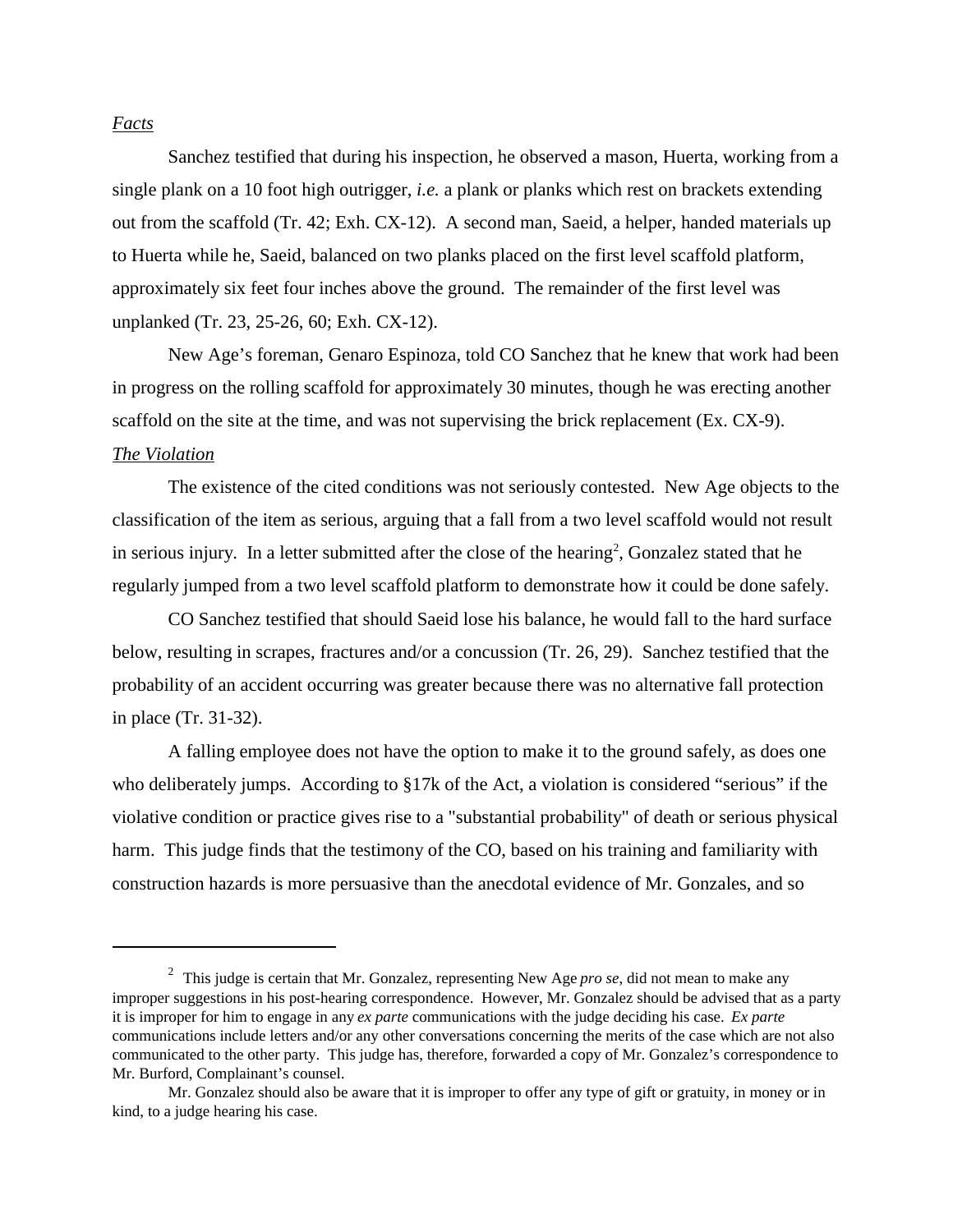finds that serious physical harm would probably result from a six foot fall. The violation will be affirmed as "serious;" the likelihood of actual injury will be addressed by the penalty.

## *Penalty*

A penalty of \$1,000.00 was proposed.

CO Sanchez stated that he took the small size of the employer into account, calculating a 60% reduction in the proposed penalty (Tr. 31). Sanchez made no adjustment for good faith or history because New Age had previously received citations for infractions of the scaffold standards (Tr. 31).

 New Age's I.B. Gonzales stated that New Age had never had any injuries or filed any worker's compensation claims (Tr. 81). The violation was corrected during the inspection (Exh. CX-1).

Though, as stated above, the violation was properly cited as "serious," I find that the CO overstated the gravity of the violation. In considering gravity, the Commission looks at the number of employees exposed, the duration of the exposure, the precautions taken against injury and the likelihood that injury will reuslt. In this case, because of the very small size of the job, only two employees were exposed to the hazard for a relatively short period of time.

Moreover, I find that New Age's earlier citation is properly addressed in the "history" prong of the penalty calculation and that it was improper for the CO to deny New Age credit for good faith based on the identical criteria.

In light of the foregoing, a penalty of \$250.00 is considered appropriate and will be assessed.

#### **Alleged Violation of §1926.451(e)(1)**

Serious citation 1, item 2 alleges:

29 CFR 1926.451(e)(1): When scaffold platforms were more than 2 feet (.6 m) above or below a point of access, portable ladders, hook-on ladders, attachable ladders, stair towers (scaffold stairways/towers), stairway-type ladders (such as ladder stands), ramps, walkways, integral prefabricated scaffold access, or direct access from another scaffold, structure, personnel hoist, or similar surface were not used:

(a) The employer did not ensure that scaffolds were equipped with an access ladder.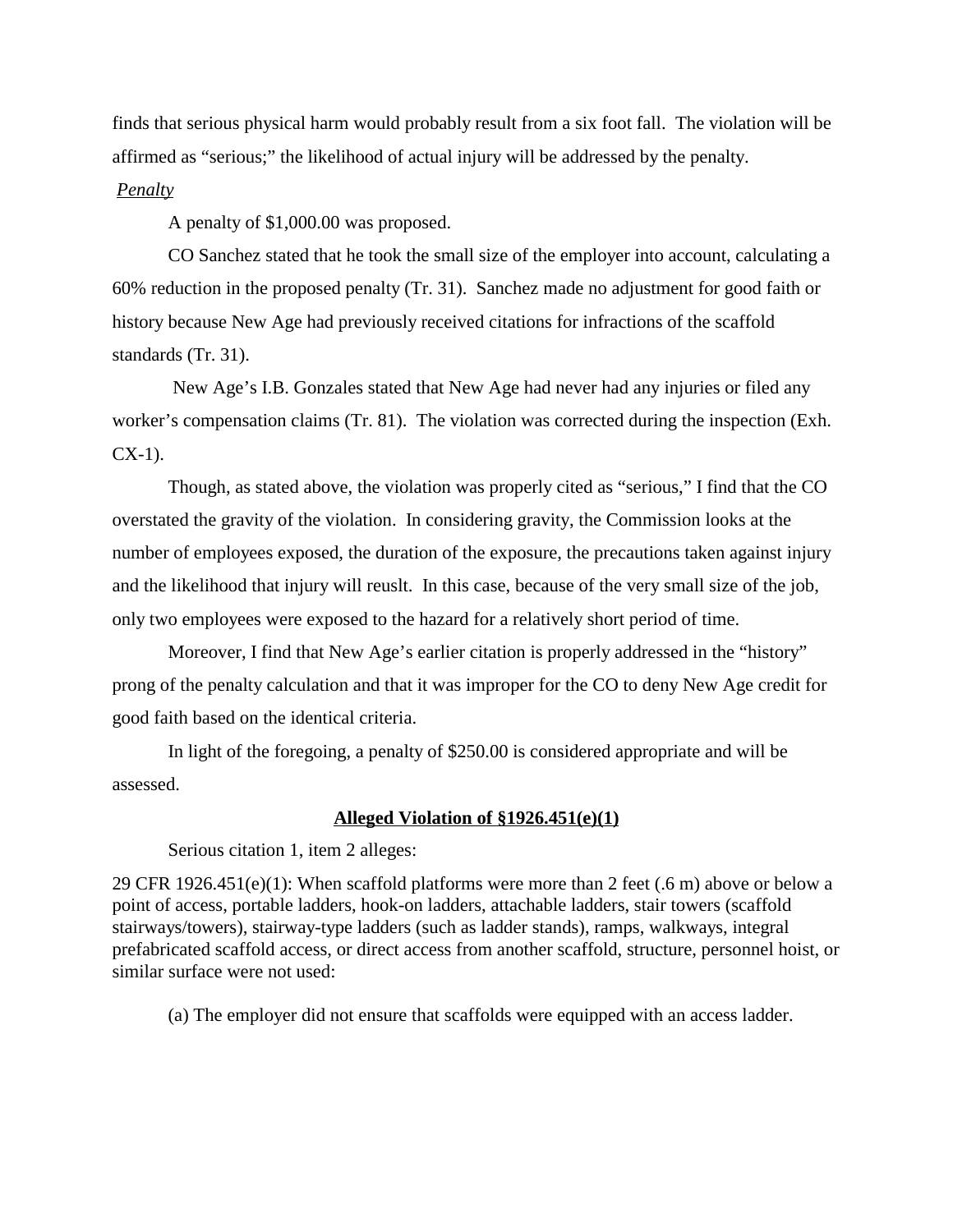## *Facts*

CO Sanchez testified that he observed the employees accessing the scaffold platform by climbing the side of the scaffold (Tr. 34, 37; Exh. CX-12 ). Each scaffold leg is attached to a vertical pipe brace with three horizontal pipe spreaders or "rungs." The first "rung" is 24 inches above the ground, the second and third are even further apart (Tr. 34, 39; Exh. CX-12). There was no ladder, or other permissible means of access to the scaffold platform (Tr. 33). New Age admitted there was no ladder provided (Tr. 177).

Foreman Espinoza told the CO that the Gonzalez' did not tell him to install a ladder, and that there were none on the site (Exh. CX-9). CO Sanchez testified that the cost of purchasing a scaffold ladder, which can be clamped to the center of the scaffold is approximately \$50.00 (Tr. 37-38). The violation was corrected during the inspection (Exh. CX-1).

## *The Violation*

New Age does not contest the violation, but argues that the violation was not serious in nature.

CO Sanchez testified that climbing the scaffold legs was hazardous (Tr. 36). The rolling scaffold is not designed to support the weight of an employee climbing up one corner, and could overbalance (Tr. 35, 39). In addition, an employee could slip from the thin pipe rungs and twist an ankle falling (Tr. 39).

Sanchez testified that an employee slipping from the first scaffold rung would fall only 24 inches, and from the second approximately 3-1/2 feet; from the third rung an employee slipping from the rungs would fall approximately 5 feet (Tr. 40). Sanchez admitted that the gravity of this violation was low and that he almost cited it as non-serious (Tr. 39).

This judge cannot find that a twisted ankle constitutes "serious physical harm" as contemplated by §17 of the Act. Because the CO considered the violation marginal, and because the probable harm to an employee slipping off a rung is a minor sprain, this violation is affirmed as "other than serious."

## *Penalty*

Sanchez testified that he took the New Age's size, history and good faith into account when calculating the proposed penalty, as in the preceding item (Tr. 39). A penalty of \$600.00 was proposed.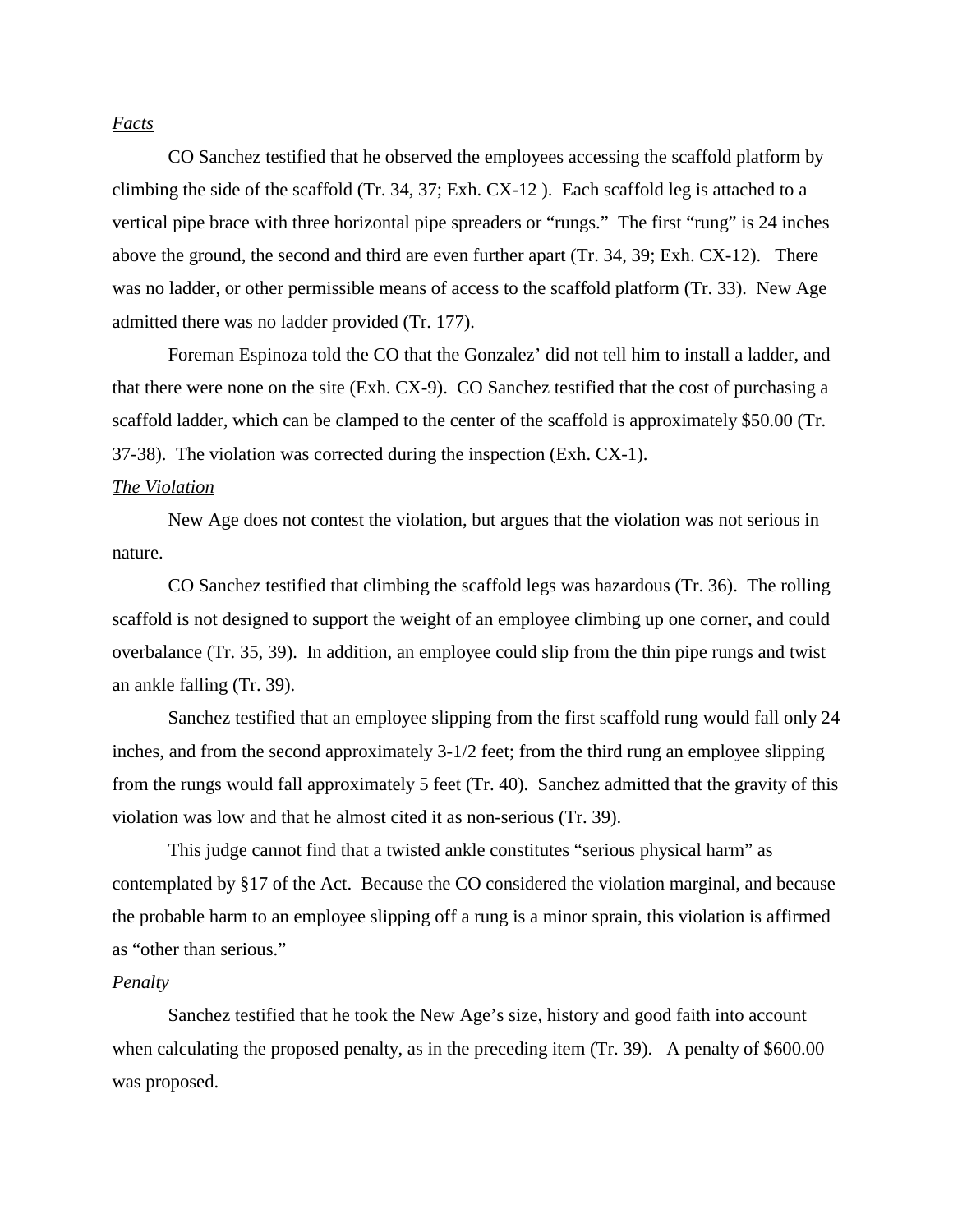The cited violation is reclassified as "other than serious." Because the gravity of the offense is the principle factor to be considered in assessing an appropriate penalty, *see, Nacirema Operating Co.*, 1 BNA OSHC 1001, 1972 CCH OSHD ¶15,032 (No. 4, 1972), this judge finds that a penalty of \$75.00 is appropriate and will be assessed.

## **Alleged Violation of §1926.451(g)(4)(i)**

Repeat citation 2, item 1 alleges:

29 CFR 1926.451(g)(4)(I): Guardrail systems were not installed along all open sides and ends on scaffolds more than 10 feet above the ground or floor:

(a) The employer did not ensure that the scaffold being used by employees was equipped with guardrails and end rails on all open sides.

New Age Inc., was previously cited for a violation of this Occupational Safety and Health standard or its equivalent standard 29 CFR 1926.451.(g)(1) which was contained in OSHA Inspection Number 300433687, Citation Number 01, Item Number 001, issued on 12/14/97, and became a final order on 4/20/99.

## *Facts*

Sanchez testified that there were no end rails on the 10 foot outrigger, where the mason worked; a gap of approximately 20 inches between the end of the scaffold and the brick wall was unguarded (Tr. 43, 45). Sanchez testified that he had seen bricklayers use brackets as end rails on outriggers (Tr. 72).

Sanchez further testified that there were no guardrails behind the mason; New Age admits that standard guardrails were not in place (Tr. 43, 179).

There were crossbraces behind the mason, but Sanchez felt they were insufficient to abate the hazard, in that they were too low to serve as a top rail (Tr. 43). The mason used a board resting on the second level scaffold supports as a shelf to store tools and brick (Tr. 44). Sanchez stated that because the board was not secured, it could not serve as an adequate top rail (Tr. 44). An unsecured board would not prevent the mason from falling, and in falling, the mason would dislodge the tools and bricks on the board, creating a falling object hazard to the helper below (Tr. 49).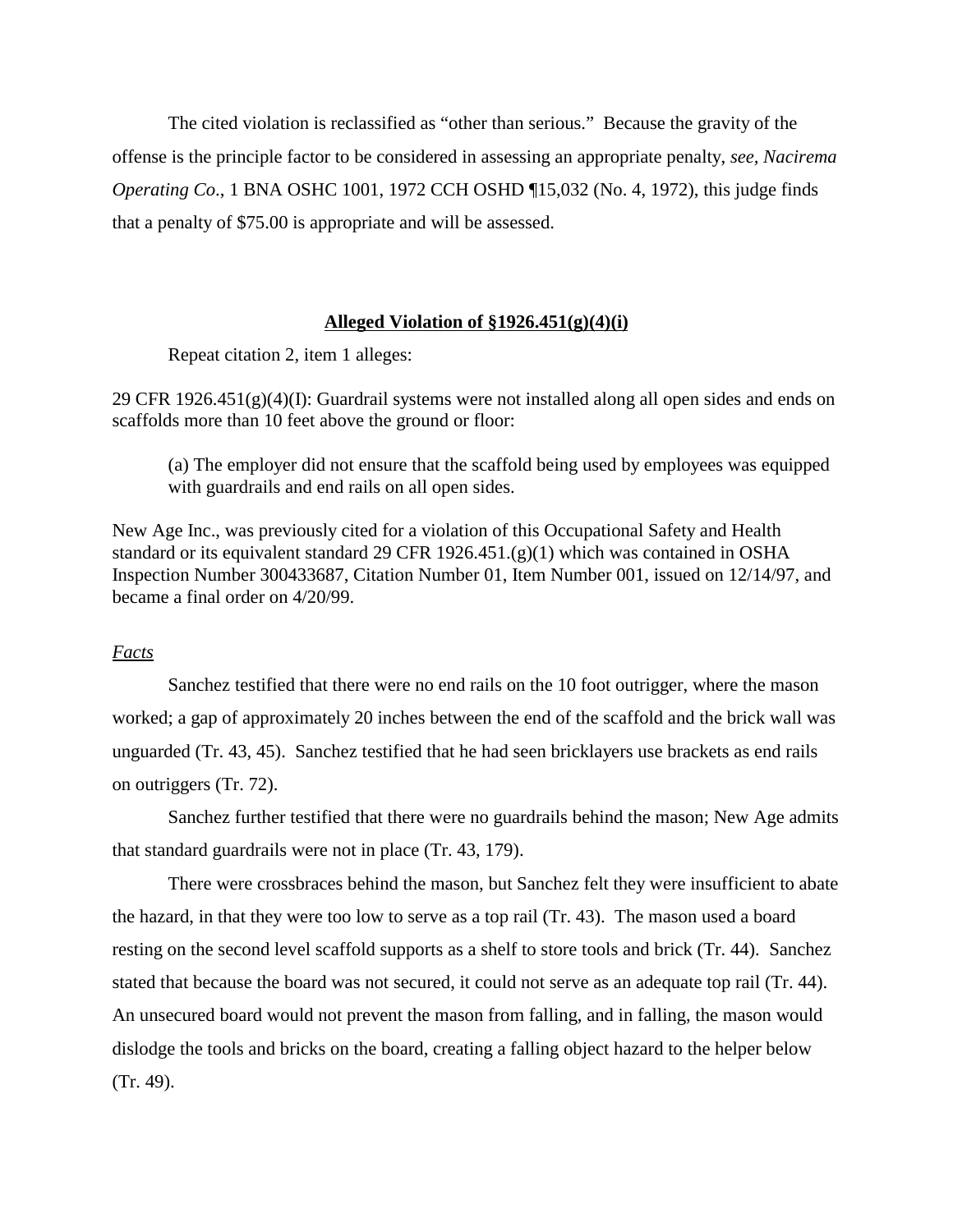#### *The Violation*

New Age does not dispute the violation, but argues that abatement was infeasible.<sup>3</sup>

 Sanchez testified that the board could easily be locked in by sliding it between the top two horizontal scaffold members. The two top members are separated by approximately 6 inches, and are supported by three short vertical spreaders; the vertical bars would secure the board, preventing it from sliding backwards under the weight of a falling employee (Tr. 71). Sanchez testified that he had seen this method used by bricklayers at other sites (Tr. 72). The violation was abated during the inspection (Exh. CX-2).

New Age argues that securing the board is infeasible because "nine times out of ten" one of the workers will need to remove the board to pass materials through the area (Tr. 70, 74).

New Age's argument must be rejected because, though nine times out of ten workers must pass materials up through the V created by the crossbraces, that was not the case here. Only three bricks were being replaced, and Saeid was able to place all the materials Huerta needed on the board without removing it. The violation was in fact abated during the inspection.

The violation has been established.

#### *Repeated Classification*

A violation is repeated under section 17(a) of the Act if, at the time of the alleged repeated violation, there was a final order against the same employer for a substantially similar violation. *Potlatch Corporation*, 7 BNA OSHC 1061, 1979 CCH OSHD ¶23,294 (16183, 1979). In December, 1997, New Age was cited for a violation of the identical standard, §1926.0451(g)(1) [Exh. CX-6). That citation became a final order of the Commission on April 20, 1999 (Tr. 6, 52). In that case, employees were exposed to fall hazards from scaffolding that had only crossbraces for guarding in some sections rather than standard guard rails (Tr. 52).

<sup>&</sup>lt;sup>3</sup> In its post-hearing correspondence, New Age complains that no one at OSHA has ever explained to him how to comply with OSHA guard rail regulations while dismantling a scaffold. Though that question is not at issue in this matter, this judge notes that Texas has a State Consultation Program available to small employers such as New Age. The purpose of the program is to answer the small employer's safety and health questions without fear of a report being made to OSHA. I urge Mr. Gonzalez to avail himself of this service.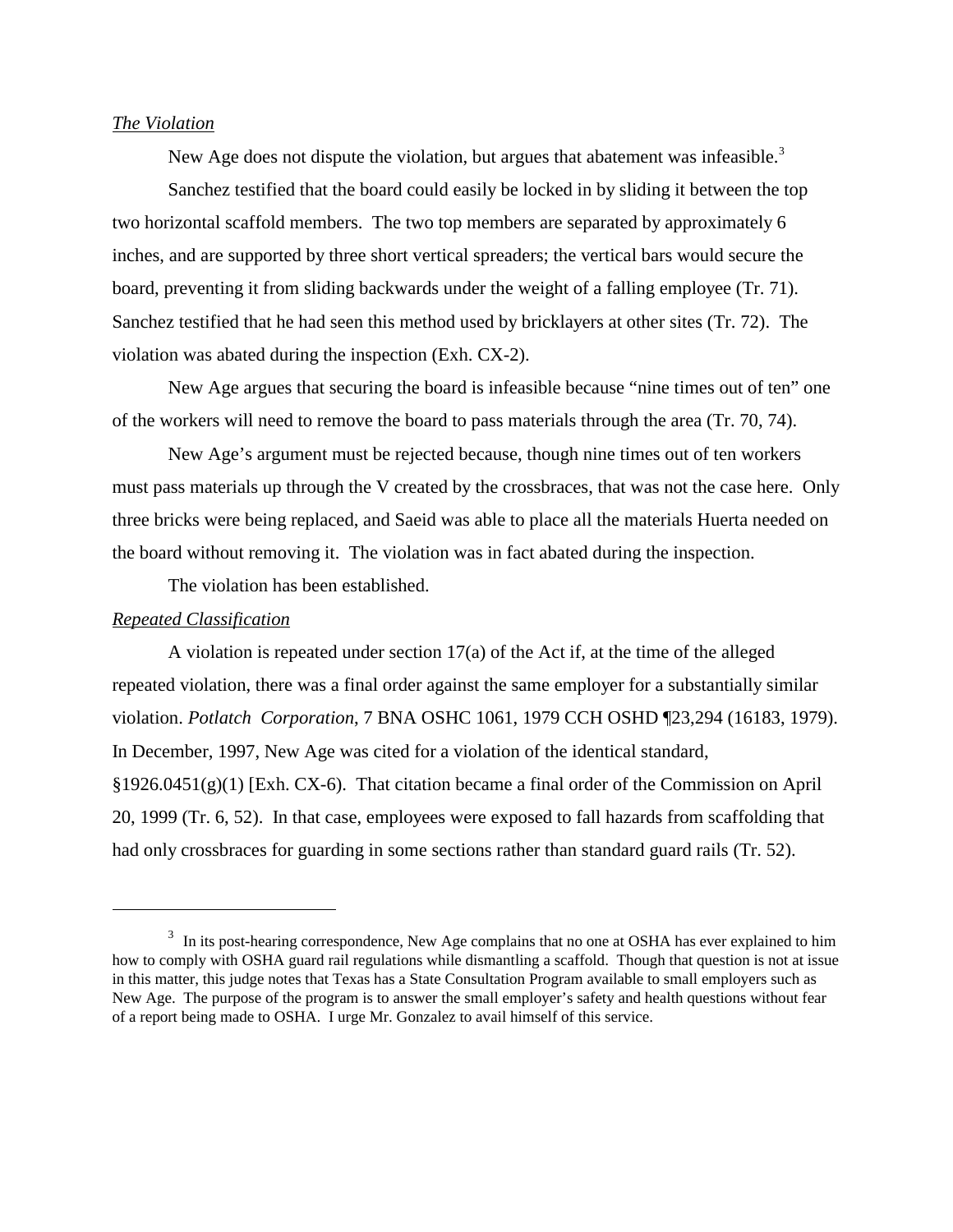The substantial similarity of a hazard turns on the nature of the hazard. *See; Stone Container Corp.,*14 BNA OSHC 1757, 1762, 1987-90 CCH OSHD ¶29,064, p. 38,819 (No. 88- 310, 1990). Because the hazards in this matter involve the same type of fall hazard cited in 1997, the violation will be affirmed as "repeated."

# *Penalty*

In its April 20, 1999 decision, the Commission assessed a penalty of \$500.00, noting that New Age was a small employer. In that case, five to seven employees were exposed to a fall hazard from a four-tier scaffold where guard rails had been partially installed.

Here one employee was exposed for a relatively short period, at a height of 10 feet. Crossbracing and a weighted, though unsecured, board created a partial barrier behind the employee. Sanchez stated that a fall from 10 feet to a hard surface can result in bone fractures, concussion, and possibly death (Tr. 49). Sanchez felt the likelihood of an accident occurring was greater, because the mason was working from a single, rather than double planked outrigger (Tr. 47).

Though the citation is "repeated," this judge emphasizes the low gravity of the citation at bar, compared to that of the prior violation, which was of moderate to high gravity. Based on New Age's good faith, history and size and taking into account the gravity of the violation, a penalty of \$500.00 is appropriate.

However, New Age should recognize that this citation is correctly classified as "repeated," and reemphasize the importance of fall protection, utilizing the services of the Texas State Consultation Program, as noted in fn.3, when necessary.